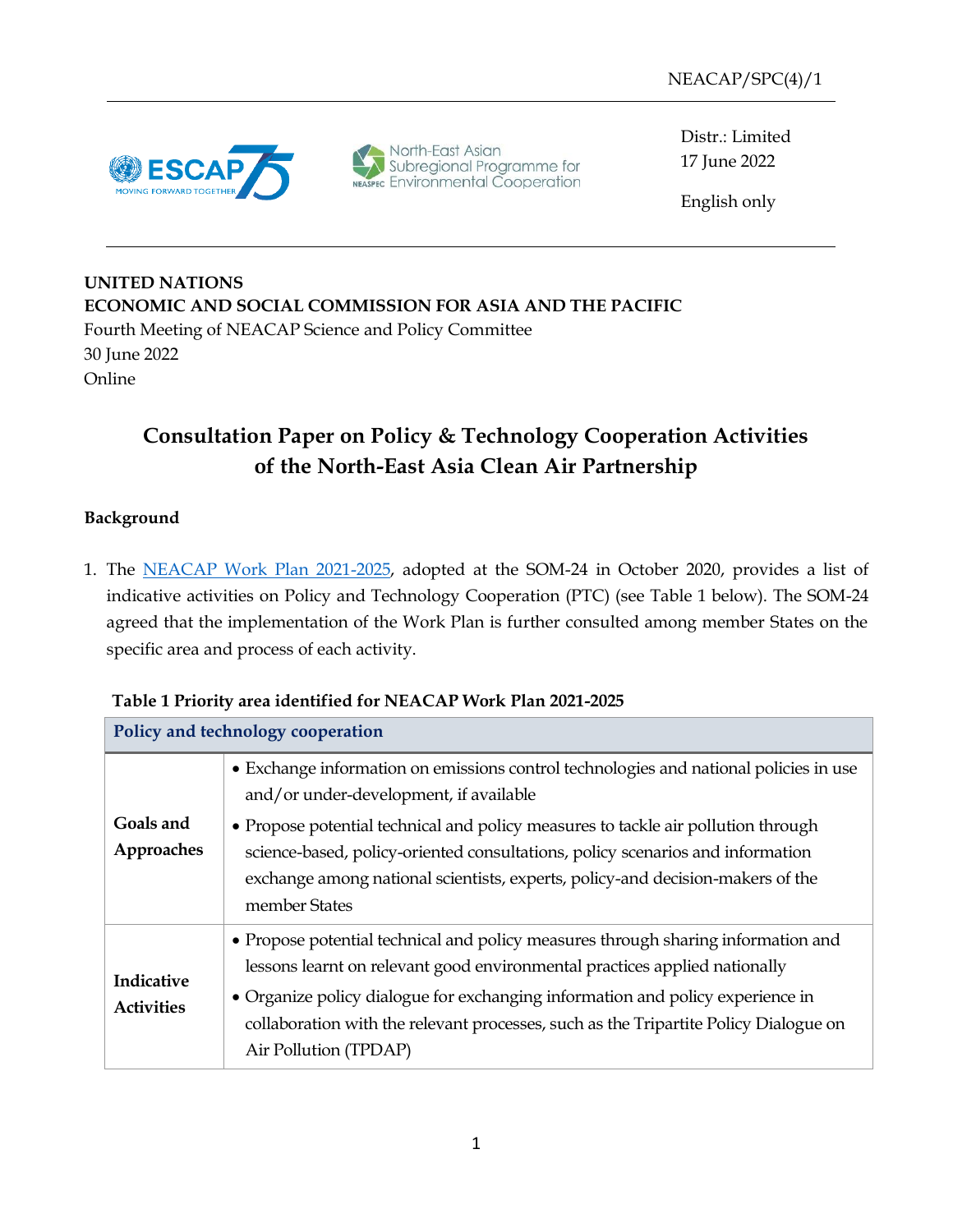| • Conduct policy analysis on air pollution management in support of policy dialogue                                                          |
|----------------------------------------------------------------------------------------------------------------------------------------------|
| and technology cooperation                                                                                                                   |
| • Support voluntary collaboration among member States on the Best Available<br>Techniques                                                    |
| • Support technology forum on emerging technologies and deployment in priority<br>areas such as transport, industry, and residential sectors |
|                                                                                                                                              |

- 2. Following the decision of the SOM-24, the third Meeting of NEACAP SPC (SPC-3)1, held virtually in April 2021, agreed on
	- **"Output 1": Policy analysis and policy dialogue will be implemented in a mutually supportive way, with the outcome of a "policy analysis report", which could be prepared by 2022 and published by 2023; and**
	- **"Output 2": regarding collaboration on technology components, focusing on a review paper as a reference for understanding current processes and voluntary cooperation on Best Available Techniques (BAT).**
- 3. National Focal Points (NFPs) Meeting of NEASPEC, held in May 2021, requested the secretariat to share a draft Expert Nomination Guideline for NEACAP Policy Analysis Report and draft Terms of References for an international consultant and national lead experts on the policy analysis with the member Governments.
- 4. The secretariat circulated the requested documents to NFPs and SPC members in July 2021. Then the secretariat consulted with member governments about expert nominations, proceeding in parallel with recruiting lead experts for two research projects on air pollution and Best Available Techniques (BAT).
- 5. The international consultants were hired from the International Institute for Applied Systems Analysis (IIASA) and Regional Resource Centre for Asia and the Pacific, Asian Institute of Technology (RRCAP-AIT) for the BAT review, respectively, in accordance with the ESCAP Rules and Regulations.
- 6. As a follow-up on the request at the recent meeting of NEASPEC National Focal Points on 7 April 2022, the secretariat circulated two concept notes on policy analysis and review of Best Available Techniques (BAT) to NFPs for member governments' review and comments.

<sup>1</sup> https://www.neaspec.org/content/third-meeting-science-and-policy-committee-north-east-asia-clean-air-partnership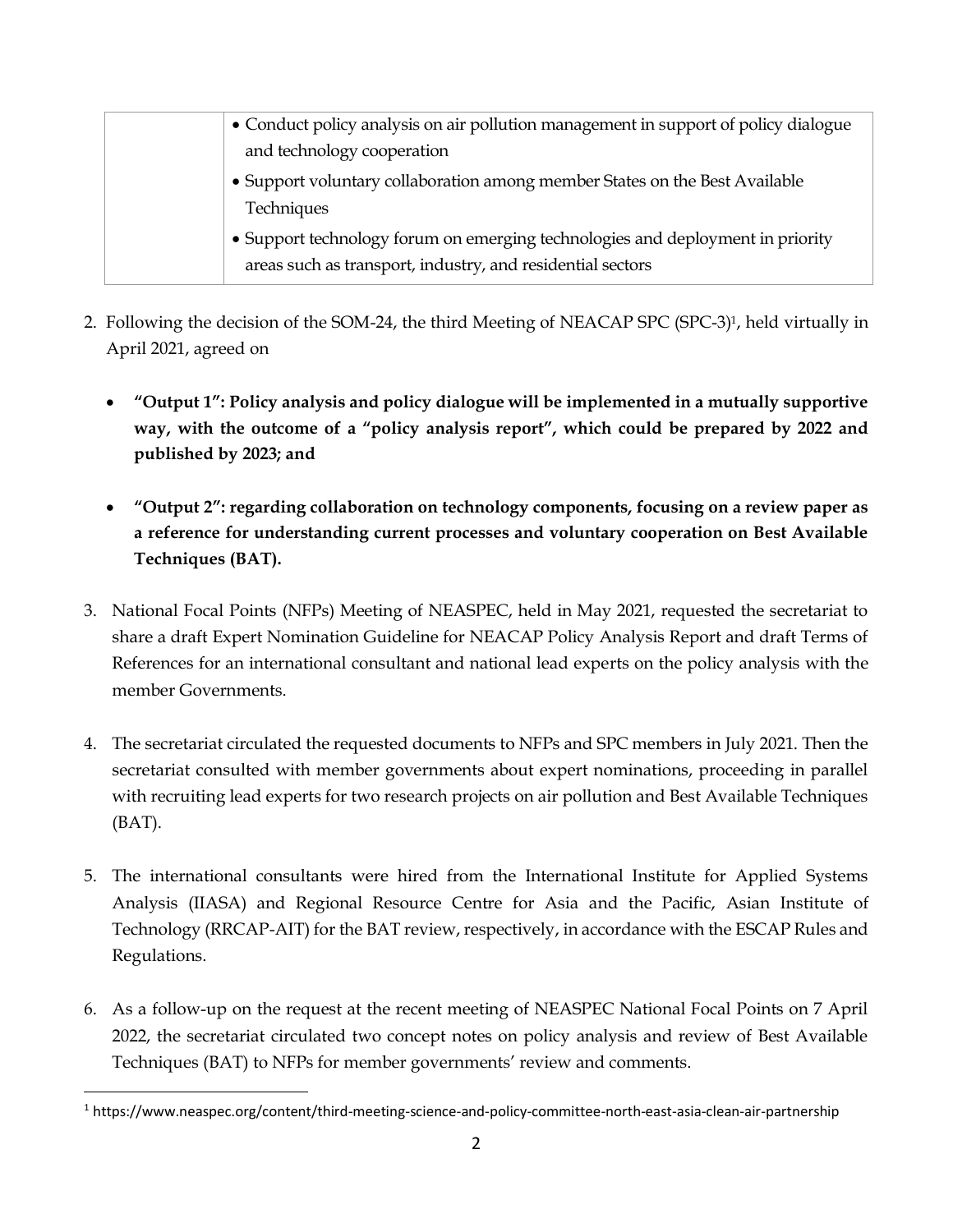#### **Consultation points**

- 7. Against this backdrop, the fourth SPC meeting is proposed to review and discuss the draft work plans 2022-2025 prepared by the Secretariat as attached (Annex I) and the draft concept notes (Annexes II and III).
- 8. The meeting is also expected to come up with detailed recommendations for the NEASPEC member States' consideration at the upcoming 25<sup>th</sup> Senior Officials Meeting (SOM-25) of NEASPEC, scheduled on 20-21 September 2022.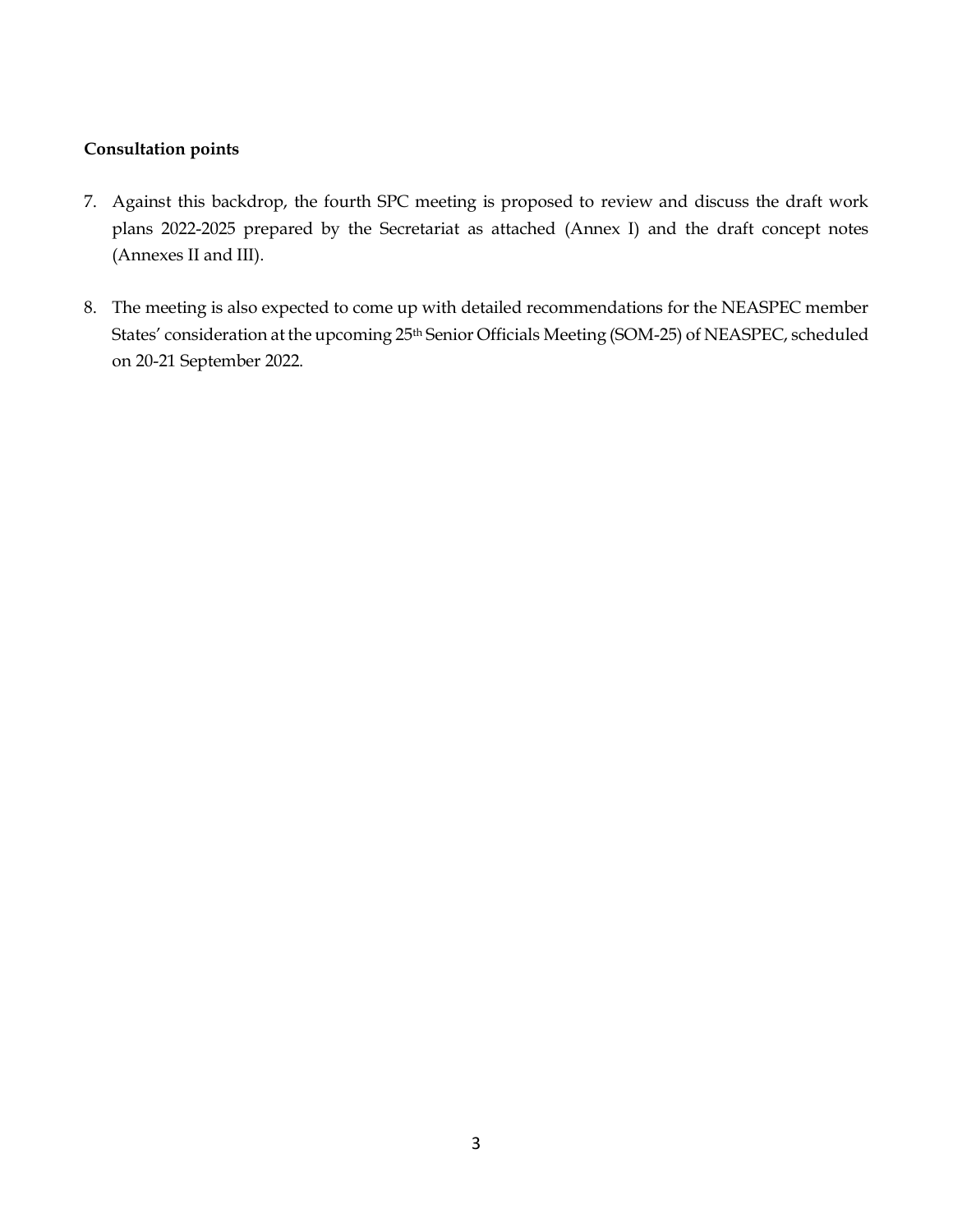## **Annex I: Draft Work Plan 2022-2025**

#### **A. Work Plan for Policy Analysis and Policy Dialogue (2022-2023)**

#### **Approach and modality**

- **Policy analysis**: Focus on NEACAP priority air pollutants and review policy progress and challenges in each member State as reference for strengthening policy exchange and collaboration
- **Policy dialogue**: Be organized in a mutually supportive manner with policy analysis to provide input on the intermediary report and for finalizing the report.

#### **Key Activities**

- Organize an inception meeting
- Present the draft report at the 1<sup>st</sup> Policy Dialogue
- Present the final draft at the 2<sup>nd</sup> Policy Dialogue
- Launch the report and dissemination

**Consultation points:** the meeting will seek views from SPC members about the scope of the report as well as the time, modality, agenda, expected outcomes, etc., of planned activities. Specific consultation points of each activity are listed in table 2.

|     | <b>Activities</b>               | <b>Consultation points</b>                           |
|-----|---------------------------------|------------------------------------------------------|
| A.1 | Concept notes of the            | See Annex 2.                                         |
|     | study                           |                                                      |
| A.2 | Organization of an              | Time: Q4 2022, after nominations of national experts |
|     | inception meeting               | Agenda:                                              |
|     |                                 | Outlines (and early draft, if available)             |
|     |                                 | <b>Timelines</b>                                     |
|     |                                 | Inputs required by national experts                  |
|     |                                 | Consistency of the report                            |
|     |                                 | Coordination among authors                           |
|     |                                 | Attendees:                                           |
|     |                                 | Expert team (lead and national consultants)          |
|     |                                 | Other experts                                        |
|     |                                 | Modality: on-line                                    |
| A.3 | Organization of the             | Date: Q1/Q2, 2023, in conjunction with SPC-5         |
|     | 1 <sup>st</sup> Policy Dialogue | Invitees:                                            |
|     | and presentation of             | Expert team                                          |
|     | the draft report                | SPC/TC members                                       |

#### **Table 2. Consultation points on Policy Analysis and Policy Dialogue (2022-2023)**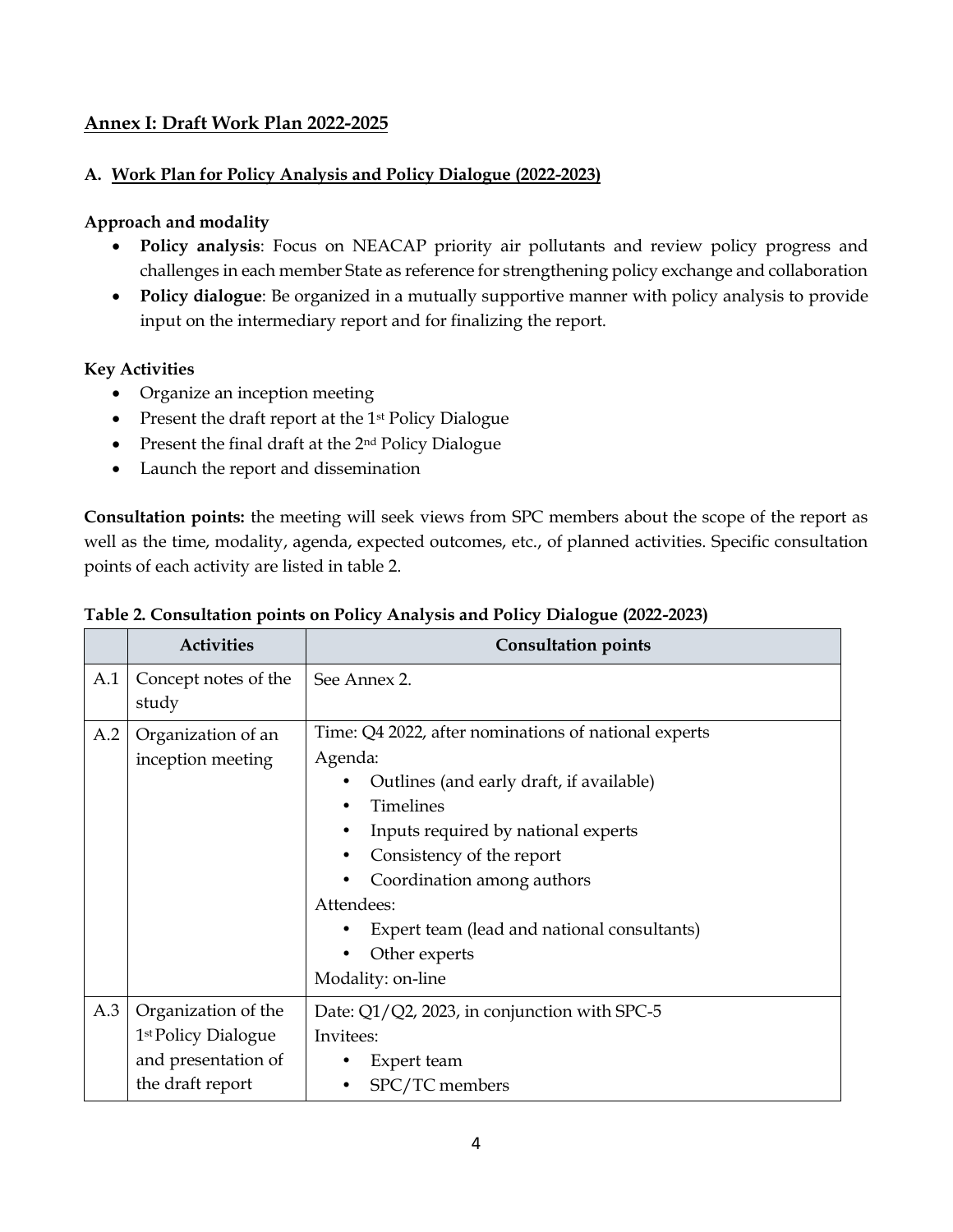|     |                                                                                                  | Other experts (including experts from TPDAP)<br>Modality: in-person (\$15,000)<br>Expected outcomes: draft policy report is reviewed and comments<br>received for revision                                                                                                                                                                  |  |
|-----|--------------------------------------------------------------------------------------------------|---------------------------------------------------------------------------------------------------------------------------------------------------------------------------------------------------------------------------------------------------------------------------------------------------------------------------------------------|--|
| A.4 | Organization of the<br>2 <sup>nd</sup> Policy Dialogue<br>and presentation of<br>the final draft | Date: Q2/Q3, 2023<br>Invitees:<br>Policy makers nominated by member States<br>NEASPEC members<br>Expert team<br>Other experts<br>Modality: in-person, in conjunction with SOM-26 (\$20,000)<br>Expected outcomes/follow-ups:<br>Clearance of the revised draft for finalization<br>Facilitate discussions of policy makers and experts<br>٠ |  |
| A.5 | Launch and<br>dissemination of the<br>report                                                     | Publication in Q4, 2023 (Editing, Formatting/Designing)<br>Printing of a summary for policy makers in Q4, 2023<br>Launch the report in conjunction with major events in Asia-Pacific<br>(open for recommendations)<br>Distribution through ESCAP, NEASPEC, SPC/TC channels                                                                  |  |

## **B. Work Plan for Voluntary BAT collaboration (2022-2023)**

**Approach and modality:** Focus on the current processes among interested member States on the application of BAT approaches to policy and how to use and apply BAT approaches to policy

#### **Key Activities**

- Draft a BAT review study
- Present the draft study to member States
- Finalize the study
- Present the final draft at the 2nd Policy Dialogue
- Identify follow-up actions

**Consultation points**: the meeting will seek views from SPC members about specific consultation points of each activity which are listed in table 3.

|            | .                              |                            |
|------------|--------------------------------|----------------------------|
|            | <b>Activities</b>              | <b>Consultation points</b> |
| <b>B.1</b> | Concept notes of the<br>report | See Annex 3.<br>$\bullet$  |

#### **Table 3. Consultation points on Voluntary BAT collaboration (2022-2023)**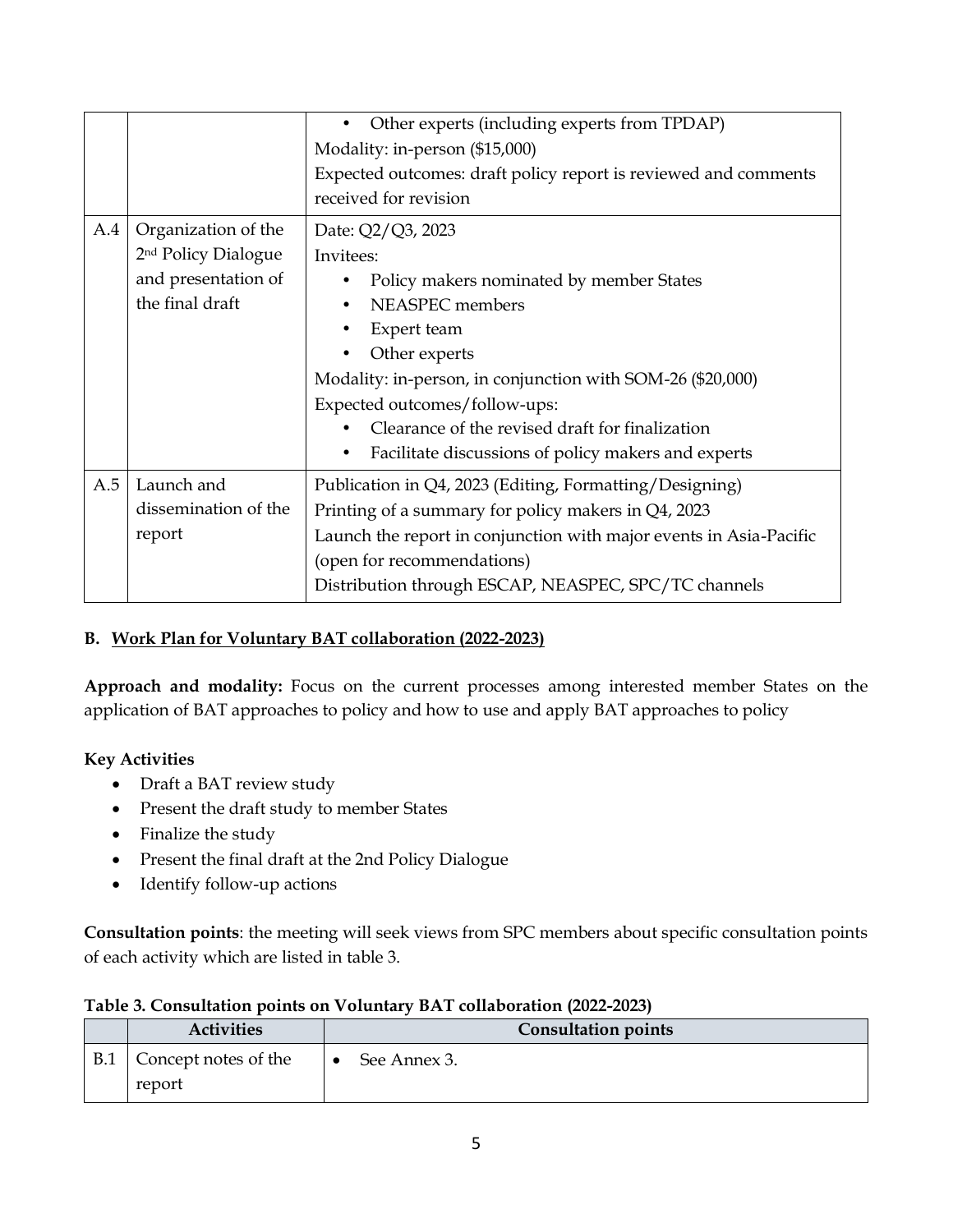| B.2        | Presentation of the<br>report to the SOM-25 | $\bullet$ | Revised draft to be presented at SOM-25                                                                                                         |
|------------|---------------------------------------------|-----------|-------------------------------------------------------------------------------------------------------------------------------------------------|
| B.3        | Finalization of the<br>report               |           | Publication in Q1, 2023 (Editing, Formatting/Designing) as a<br>NEASPEC reference report<br>Printing of a summary for policy makers in Q1, 2023 |
| <b>B.4</b> | Identification of<br>follow-up actions      |           | Contribution to the $2nd$ Policy Dialogue in $Q2/Q3$ , 2023                                                                                     |

## **C. Work plan for 2024-2025**

The meeting may wish to recommend further follow-ups of activities A and B. In this regard, SPC members may share their views on the activities proposed as follows:

- Recommend follow-up of activities A and B
- Conduct a mid-term review
- Facilitate discussions on potential priority areas in Category II

#### **Table 4. Consultation points on Work plan (2024-2025)**

|     | <b>Activities</b>      | <b>Consultation points</b>                                     |
|-----|------------------------|----------------------------------------------------------------|
|     | Follow-up of           | Technology Forum(s) / workshops based on the BAT report - to   |
|     | activities A and B     | be organized jointly with TCs                                  |
| C.2 | Mid-term review        | Proposed that the mid-term review be conducted in 2023, as the |
|     |                        | implementation of activities has been delayed.                 |
|     | Discussion on          | Potential priority area in Category II                         |
|     | Category II activities |                                                                |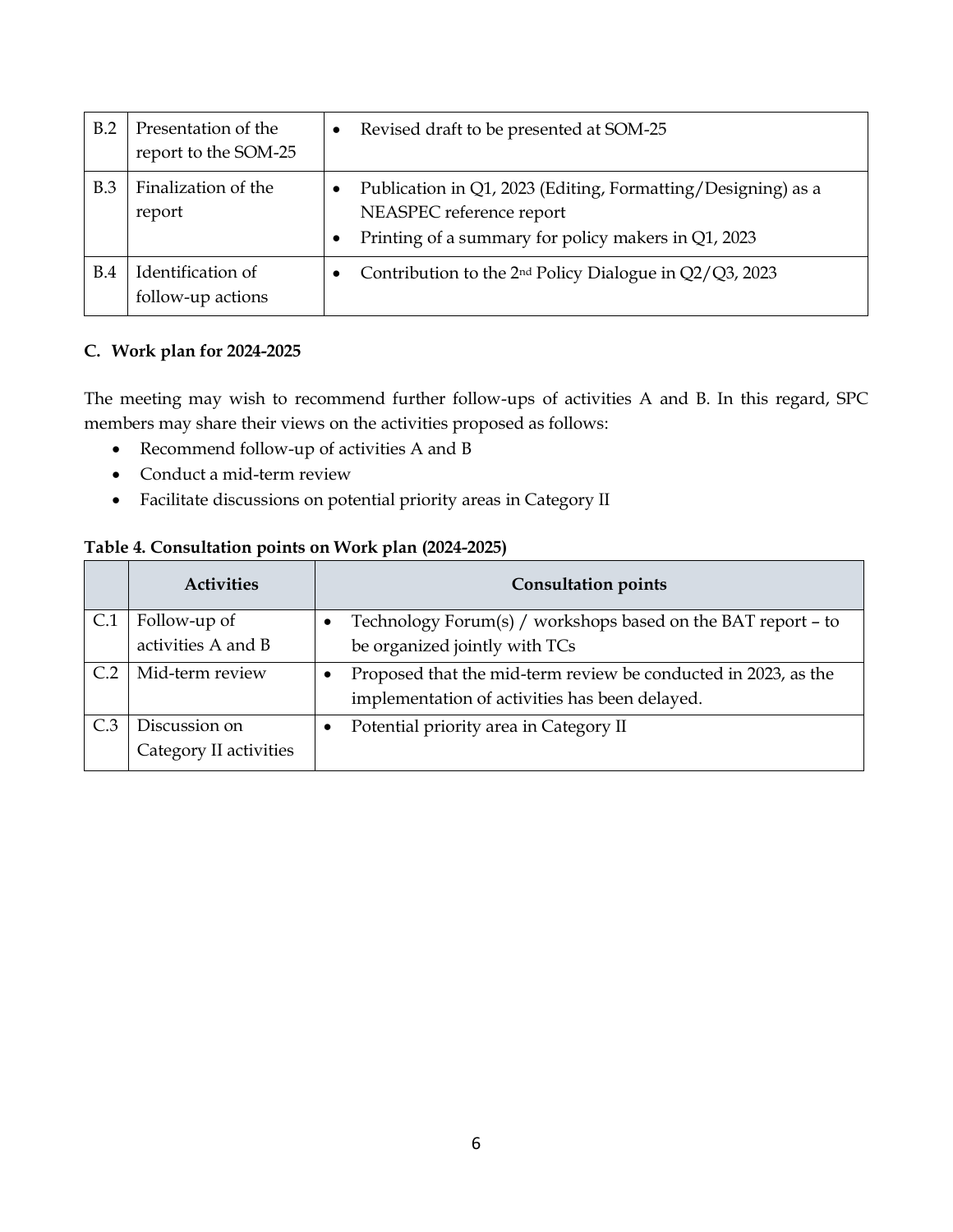# **Annex II. Concept Note: NEACAP Policy Analysis Report**

## **Background**

Based on the [NEACAP Work Plan 2021-2025,](https://www.neaspec.org/sites/default/files/NEACAP%20Work%20Plan%202021-2025_0.pdf) adopted at the SOM-24 (October 2020), the third Meeting of NEACAP [Science and Policy Committee \(SPC-3\),](https://www.neaspec.org/article/third-meeting-science-and-policy-committee-north-east-asia-clean-air-partnership) held virtually in April 2021, agreed on "**Output 1": Policy analysis and policy dialogue will be implemented in a mutually supportive way, with the outcome of a "policy analysis report", which could be prepared by 2022 and published by 2023.** 

Following the outcome of SPC-3 and the NFP meeting subsequently organized in May 2021, a draft Expert Nomination Guideline for NEACAP Policy Analysis Report and draft TORs for an international consultant and national lead experts on the policy analysis were shared with the member Governments and SPC members in July 2021. Based on this, an international consultant was hired from the International Institute for Applied Systems Analysis (IIASA) in accordance with the ESCAP Rules and Regulations. The consultant is expected to lead the development of the Policy Analysis Report with the support of the nominated group of national experts providing national elements of the analysis.

## **Expected timeline (updated for consideration of SPC-4)**

The expected timeline is updated below to reflect the delay in receiving nominations of national experts and to accommodate the review of draft concept notes by member governments.

- Draft concept shared to member Government and SPC members: late April 2022
- 4th SPC meeting to review the concept note: June 2022
- Nominations of national experts and inception meeting: Q3, 2022
- 1st draft report: Q3-Q4, 2022
- Review of the draft by member Governments, SPC members and experts: Q1, 2023
- Revision and finalization of the report: Q1/Q2 2023

#### **Aim/Scope**

The report aims to support the process of strengthening the policy exchange and collaboration between countries of North-East Asia and review policy progress as well as existing and emerging challenges in each country. The report shall consider the important national and regional conditions, including common and different elements.

The report will:

- **Focus on** NEACAP priority pollutants, including PM10, PM2.5, and ozone & their precursors;
- **Provide** a broad overview of air pollution, air quality trends, and air quality policies and legislation,
- **Review** development and progress in addressing air quality,
- **Review** the institutional capacity and effectiveness in the implementation of air pollution policies and legislation,
- **Identify** key success and emerging challenges, and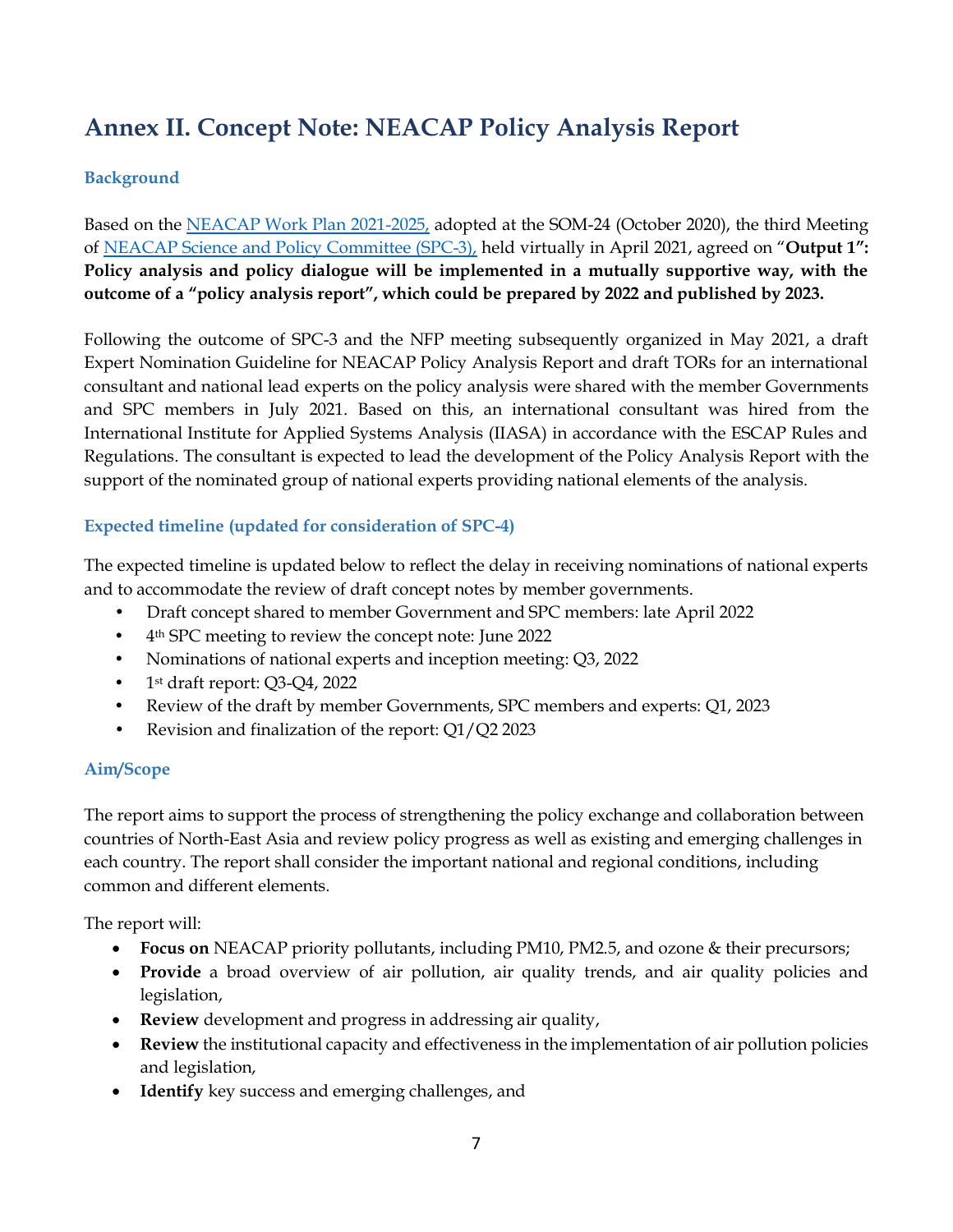• **Discuss** opportunities and scope for further exchange and collaboration within the region.

#### **Key methodological aspects**

Based on inputs to be received by national experts identified by member States, the report will:

- **Analyze the official reporting** on the status and progress in implementation of air pollution/quality (key facts and figures based on the environmental assessment studies/reports)
- **Analyze the national environmental policy** (and science-policy) setting
- **Conduct an overview** (rather than a review, since the goal is to identify key *high-level science findings supporting* the assessment of and future scope for air quality policy) **of the available science literature** (focus on North-East Asia)
- **Discuss the way forward** (Joint analysis of how a regional collaboration framework could be strengthened involving science in support of the policy process)

#### **Draft table of contents**

| 1.         |  |
|------------|--|
| 2.         |  |
| 3.         |  |
| 4.         |  |
| 5.         |  |
| 6.         |  |
| References |  |

*\* The listed elements of the table contents (from point 2) can also be addressed country by country -subject to discussion during the project's inception phase in consultation with the nominated national experts.*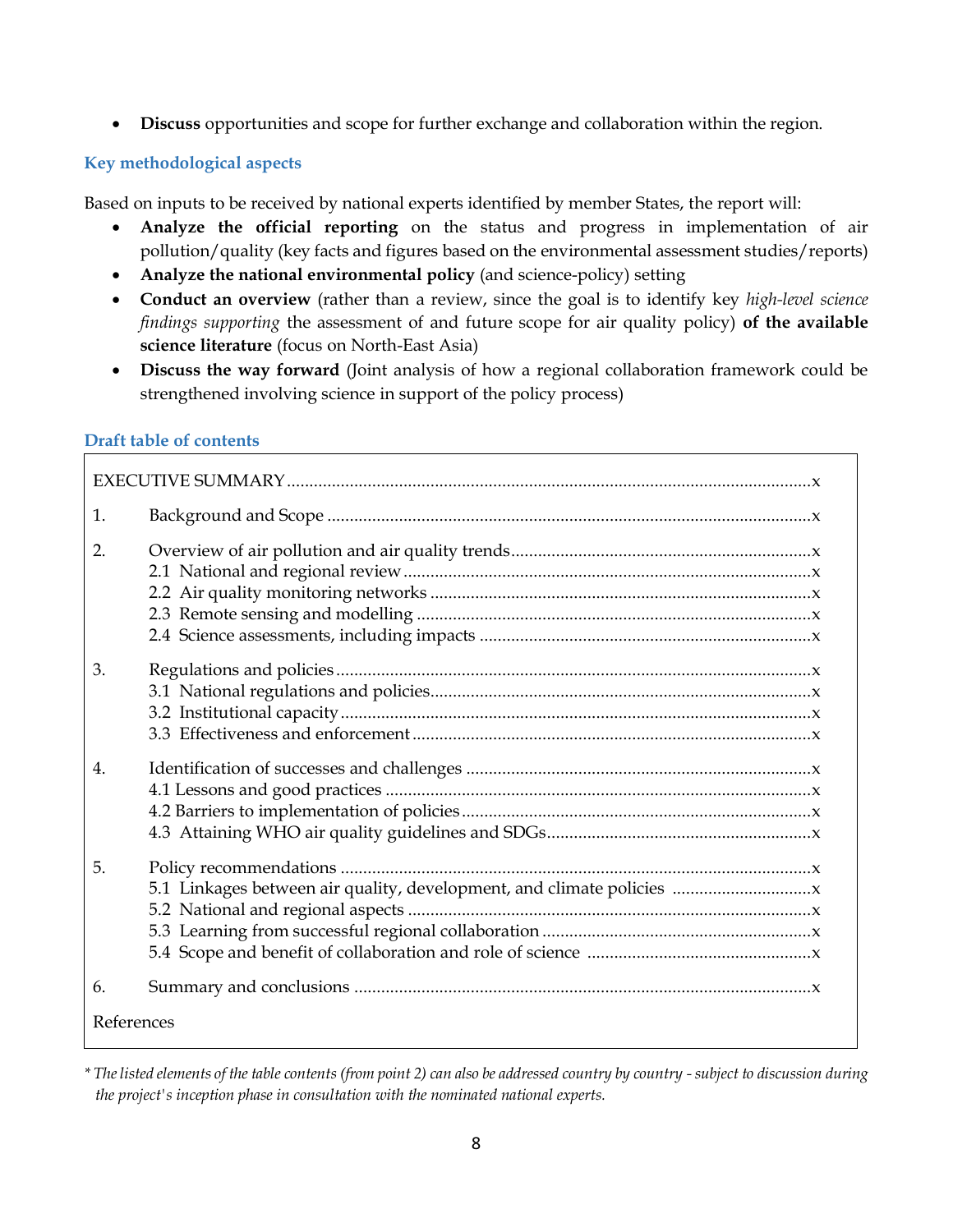## **Annex III – Concept Note: NEACAP Review Paper on Best Available Techniques (BAT) for Air Pollution Control and Management Policies in North-East Asia**

#### **Background**

Member States adopted th[e NEACAP Work Plan 2021-2025](https://www.neaspec.org/sites/default/files/NEACAP%20Work%20Plan%202021-2025_0.pdf) at the SOM-24 held virtually in October 2020. The Work Plan provides a list of indicative activities on Policy and Technology Cooperation (PTC), including (d) supporting voluntary collaboration on the Best Available Techniques. The SOM-24 also agreed that the implementation of the Work Plan is further consulted among member States on the specific area and process of each activity.

Following the decision, the Third Meeting of [NEACAP Science and Policy Committee \(SPC-3\),](https://www.neaspec.org/article/third-meeting-science-and-policy-committee-north-east-asia-clean-air-partnership) held virtually in April 2021, agreed on "**Output 2" regarding collaboration on technology components, focusing on a review paper as a reference for understanding current processes and voluntary cooperation on Best Available Techniques (BAT).**

#### **Follow-up to SPC-3 and Activity Implementation**

The Secretariat made the job opening announcement of the international consultant during September-November 2021 and hired one expert from the Regional Resource Centre for Asia and the Pacific, Asian Institute of Technology (RRCAP-AIT), for the BAT review in accordance with the ESCAP Rules and Regulations on consultants. As a senior researcher of the institution that facilitates various international research projects, the expert is expected to bring a great wealth of knowledge and experience to the planned work.

|  | <b>Expected timeline (updated for consideration of SPC-4)</b> |  |
|--|---------------------------------------------------------------|--|

| 4 <sup>th</sup> week of April | Concept note circulation to the member governments                                                                                                |
|-------------------------------|---------------------------------------------------------------------------------------------------------------------------------------------------|
| June (TBC)                    | Review of the concept note by SPC members during the 4 <sup>th</sup> SPC meeting                                                                  |
| July                          | First draft submission to member governments and Science and Policy<br>Committee (SPC) members                                                    |
| 20-21 September               | Submission of the revised draft to member governments and presentation<br>of the report at the 25 <sup>th</sup> Senior Officials Meeting (SOM-25) |
| October-November              | Finalization of the report                                                                                                                        |